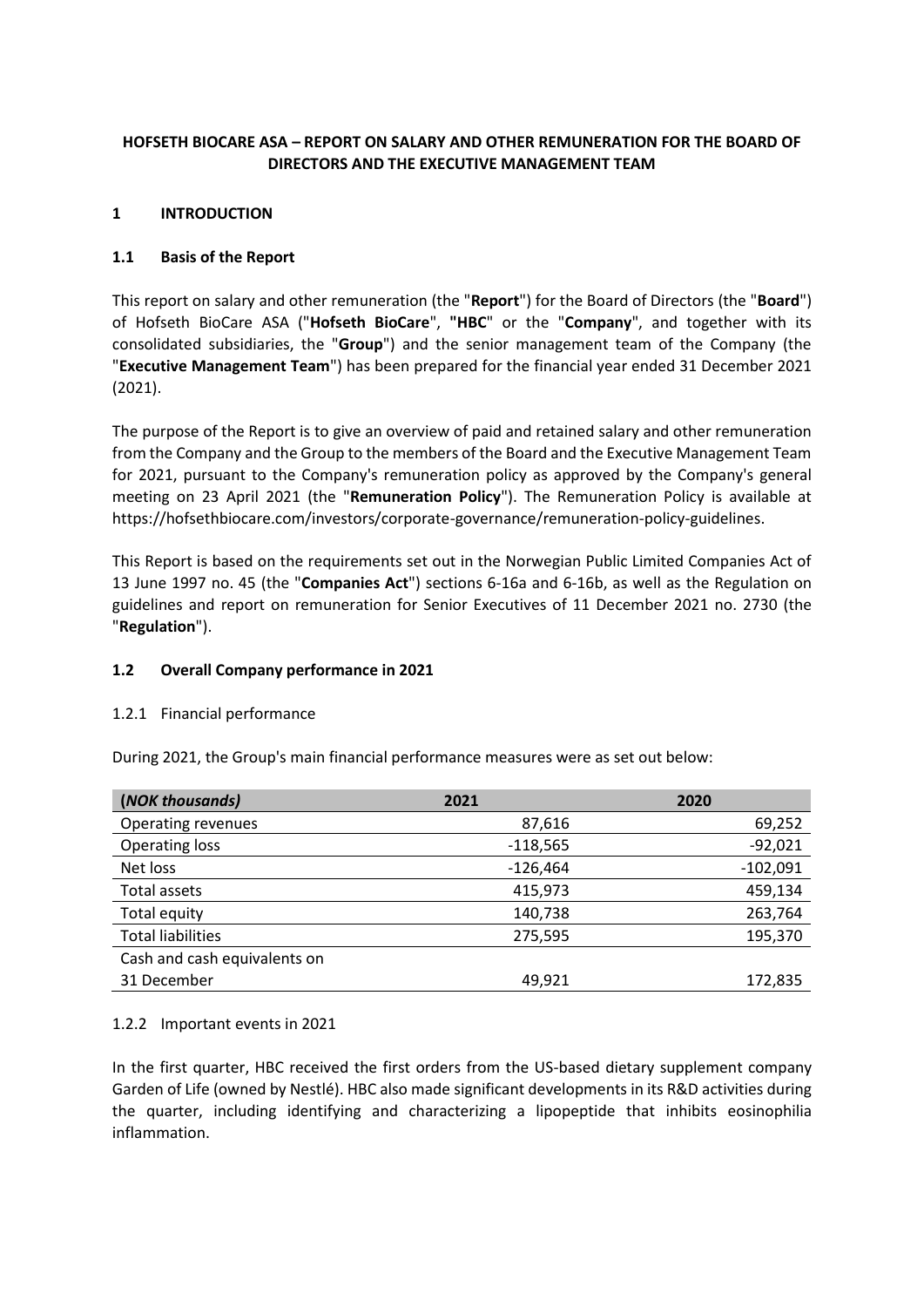In the second quarter, HBC extended its exclusive distribution agreement with IMCD, to include most of Europe. During the quarter and following the granting of qualified health claims by Health Canada on the maintenance of healthy levels of ferritin and hemoglobin, the Company has identified the peptides that deliver this effect. This will enable HBC to develop a capsule format for the targeted treatment of iron deficiency anemia.

HBC hired Dr. Tanja Schaffer in the third quarter as Executive Vice President of HBC's Global Ingredients Division and as CEO of HBC's Swiss subsidiary, HBC Switzerland GmbH. During the quarter, HBC also identified three potential pharmaceutical drugs with great commercial potential. This includes an analog derived from a lipopeptide compound in OmeGo® that targets allergic inflammation, a set of structurally related peptides that help the body correct iron deficiency anemia and a peptide group that reduces inflammation in intestinal function. During the quarter, Dr. Zubair Hussein was also appointed Senior Regulatory Consultant.

During the fourth quarter, HBC achieved New Dietary Ingredient Status (NDI) from the FDA for OmeGo $^{\circ}$  and CalGo  $^{\circ}$ . At the end of the fourth quarter, Aqua Spark also became a new strategic investor in HBC.

For further information, please refer to Hofseth BioCare's Annual Report for 2021, available at https://hofsethbiocare.com/investors/reports.

#### **1.3 Composition of the Board and the Executive Management Team in 2021**

1.3.1 The Board of Directors

During 2021, the Board consisted of the following members:

- Ola Holen, Chairman;
- Henriette Godø Heggdal, Director;
- Torill Standal Eliassen, Director;
- Christoph Baldegger, Director;
- Kristin Fjellby Grung, Director; and
- Amy Novogratz, Director (from December 2021)

Torill Standal Eliassen, Christoph Baldegger, Kristin Fjellby Grung and Amy Novogratz are independent of the Group's management and material business associates. Further, Henriette Godø Heggdal, Torill Standal Eliassen, Kristin Fjellby Grung and Amy Novogratz are all independent of the Company's major shareholders.

The Company has also established a Remuneration Committee, a Nomination Committee, and an Audit Committee. Certain Board members, are also members of the Remuneration Committee and the Audit Committee, being Torill Standal Eliassen and Christoph Baldegger, who both are members of the Remuneration Committee and the Audit Committee.

#### 1.3.2 The Executive Management Team

During 2021, the Executive Management Team has consisted of: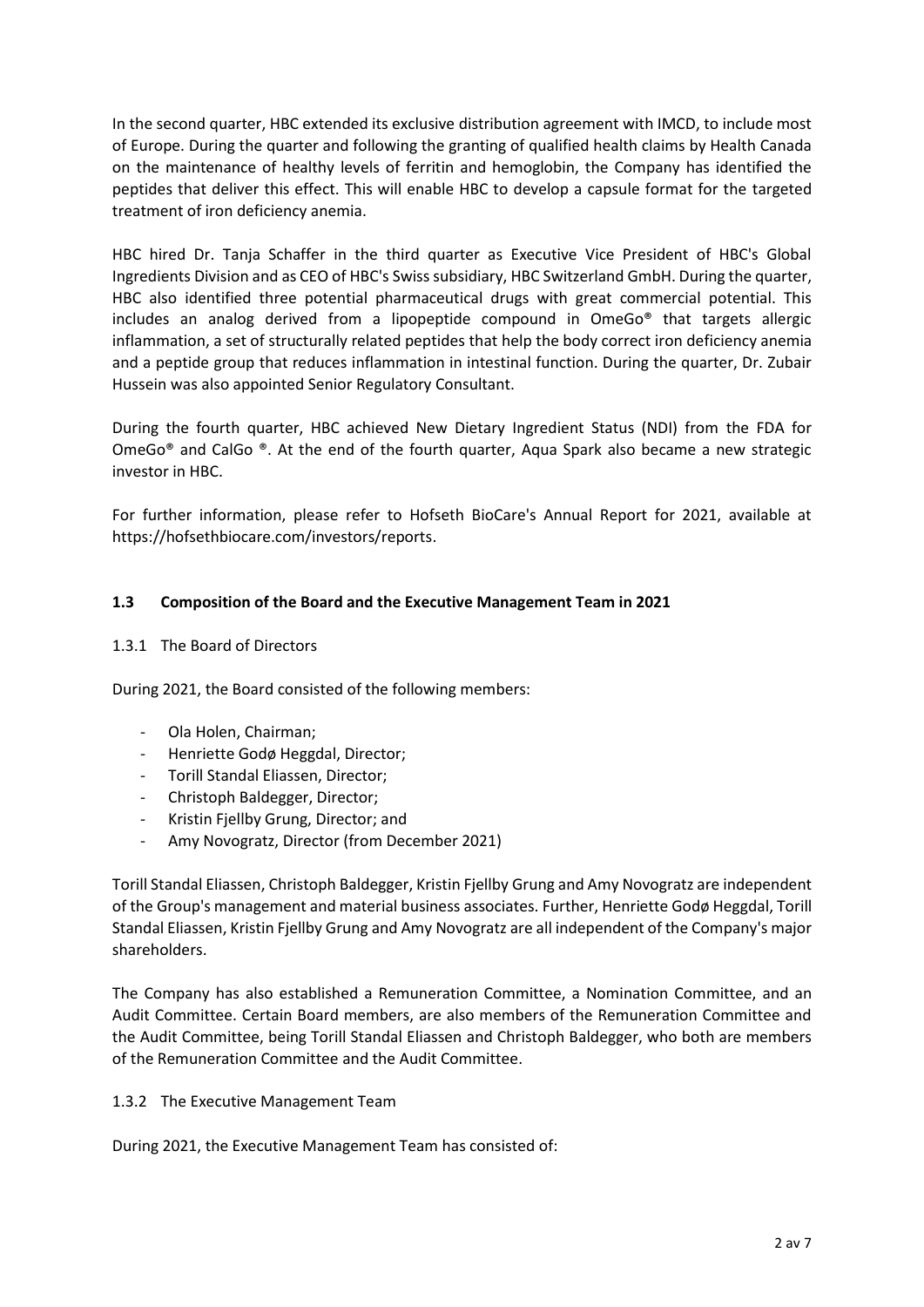- Roger Hofseth, Chief Executive Officer;
- Jon Olav Ødegård, Chief Financial Officer;
- Karl Inge Slotsvik, Chief Operating Officer;
- Dr. Bomi Framroze, Chief Scientific Officer;
- James Berger, Chief Commercial Officer; and
- Angelika Florvaag, Chief Quality Officer.

#### **2 REMUNERATION OF THE BOARD OF DIRECTORS**

#### **2.1 Key principles for remuneration of the Board of Directors**

Pursuant to the Company's Articles of Association, the Remuneration Committee shall propose remuneration to members of the Board of Directors and the Nomination Committee. In accordance with this, the Remuneration Committee reviews Board fees at least annually, in connection with the annual general meeting.

The Remuneration Committee shall, *inter alia*, prepare recommendations for remuneration of the Board of Directors, and such recommendations are presented to the general meeting for approval before they come into effect. The remuneration of the Board members is approved as a separate item on the agenda of the annual general meetings of the Company.

The Chairman and each member of the Board of Directors receives a fixed monthly fee, which will be reduced pro rata if a member of the Board of Directors is not absent from a Board meeting. In addition, the members of the Board's sub-committees may receive an additional fee of up 2/12 of the annual fee that would otherwise be payable to the relevant Board member.

The Board members are not eligible to receive any benefits as part of their positions at the Board of Hofseth BioCare. Board members are not eligible to participate in any incentive arrangements operated by Hofseth BioCare.

#### **2.2 Remuneration to the Board members in 2021**

|                                | <b>Board</b> | Audit          | <b>Remuneration</b>   |              | <b>Proportion of fixed and</b> |  |
|--------------------------------|--------------|----------------|-----------------------|--------------|--------------------------------|--|
| <b>Name</b>                    | fees         | committee fees | <b>Committee fees</b> | remuneration | variable remuneration          |  |
| Ola Holen                      | 138          | N/A            | N/A                   | 138          | 100 % fixed                    |  |
| Henriette Godø Heggdal         | 96           | N/A            | N/A                   | 96           | 100 % fixed                    |  |
| <b>Torill Standal Eliassen</b> | 96           | 20             | N/A                   | 116          | 100 % fixed                    |  |
| Christoph Baldegger            | 96           | 20             | N/A                   | 116          | 100 % fixed                    |  |
| Kristin Fjellby Grung          | 96           | N/A            | N/A                   | 96           | 100 % fixed                    |  |
| Amy Novogratz <sup>1)</sup>    | N/A          | N/A            | N/A                   | N/A          | 100 % fixed                    |  |

During 2021, the members of the Board received remuneration as set out below (in NOK thousands):

*1) Amy Novogratz was appointed to the Board in December 2021.*

No extraordinary or pension expenses have been paid by the Company to the Board members during 2021.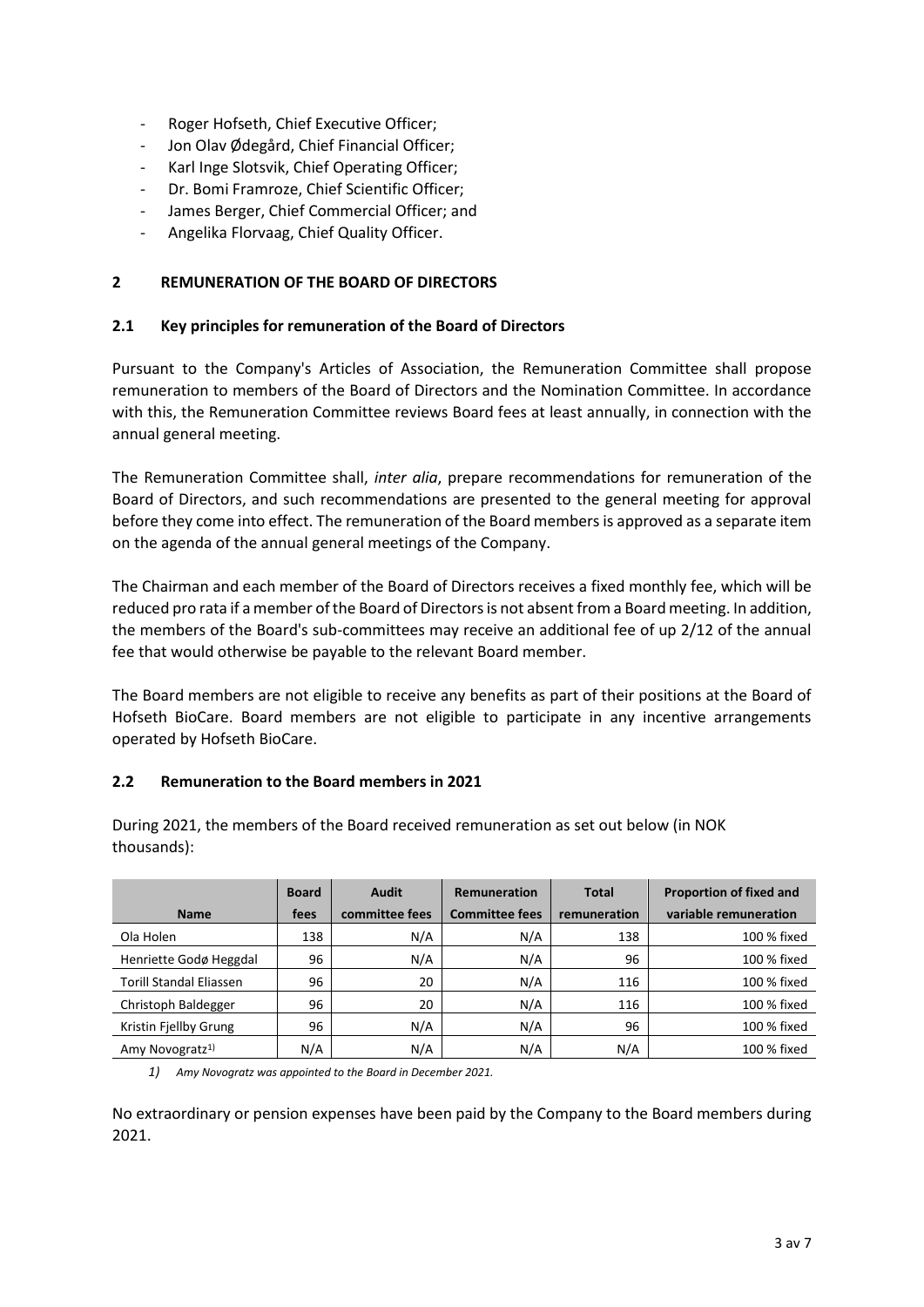The table below shows the change of the Board members' total Board fees for the years 2017 until 2021.

|                                                                 | Change in fees from previous years |               |               |     |            |               |            |               |  |
|-----------------------------------------------------------------|------------------------------------|---------------|---------------|-----|------------|---------------|------------|---------------|--|
|                                                                 |                                    | 2021 vs. 2020 | 2020 vs. 2019 |     |            | 2019 vs. 2018 |            | 2018 vs. 2017 |  |
| <b>Name</b>                                                     | <b>NOK</b>                         | %             | <b>NOK</b>    | %   | <b>NOK</b> | %             | <b>NOK</b> | %             |  |
| Ola Holen <sup>1</sup>                                          | 0                                  | 0%            | 0             | 0%  | 0          | 0%            | N/A        | N/A           |  |
| Henriette Godø Heggdal                                          | 0                                  | 0%            | 0             | 0%  | 0          | 0%            | 0          | 0%            |  |
| Torill Standal Eliassen                                         | 0                                  | 0%            | 0             | 0%  | 0          | 0%            | 2          | 2%            |  |
| Christoph Baldegger                                             | 20                                 | 21%           | 0             | 0%  | 0          | 0%            | $\Omega$   | 0%            |  |
| Kristin Fjellby Grung <sup>2)</sup>                             | 0                                  | 0%            | N/A           | N/A | N/A        | N/A           | N/A        | N/A           |  |
| Amy Novogratz <sup>3)</sup>                                     | N/A                                | N/A           | N/A           | NА  | N/A        | N/A           | N/A        | N/A           |  |
| Ola Holen was appointed to the Board in 2018.<br>1)             |                                    |               |               |     |            |               |            |               |  |
| 2)<br>Kristin Fiellby Grung was appointed to the Board in 2020. |                                    |               |               |     |            |               |            |               |  |
| 3)<br>Amy Novogratz was appointed to the Board in 2021.         |                                    |               |               |     |            |               |            |               |  |

The ordinary Board fees payable are subject to reduction in case of absence from Board meetings, and this has affected the total remuneration payable to Board members in the periods compared above.

# **2.3 Share-based remuneration**

The Company has not provided share-based remuneration to the Board members during 2021. None of the Board members hold any share options or similar instruments.

# **3 REMUNERATION OF THE EXECUTIVE MANAGEMENT TEAM**

## **3.1 Key principles for the remuneration of the Executive Management Team**

The overall objective of the remuneration guidelines for the Executive Management Team is to offer senior executives employment conditions which are competitive regarding salaries, fringe benefits, bonus and pension scheme. The Company shall offer salary levels that are comparable with similar companies and activities and considering the Company's need for qualified staff at all levels.

The Group offers its Executive Management Team remuneration consisting of a fixed salary, participation in a defined contribution pension plan and customary benefits, as further detailed in the Remuneration Policy. In addition, members of the Executive Management Team can be granted a bonus payment in cash based on a discretionary review by the Board and the CEO, in consultation with the Remuneration Committee.

The Company cannot demand repayment of variable remuneration unless obvious miscalculations or non-entitled payments have been made.

## **3.2 Remuneration to the Executive Management Team in 2021**

During 2021, the members of the Executive Management Team received remuneration as set out below (in NOK thousands):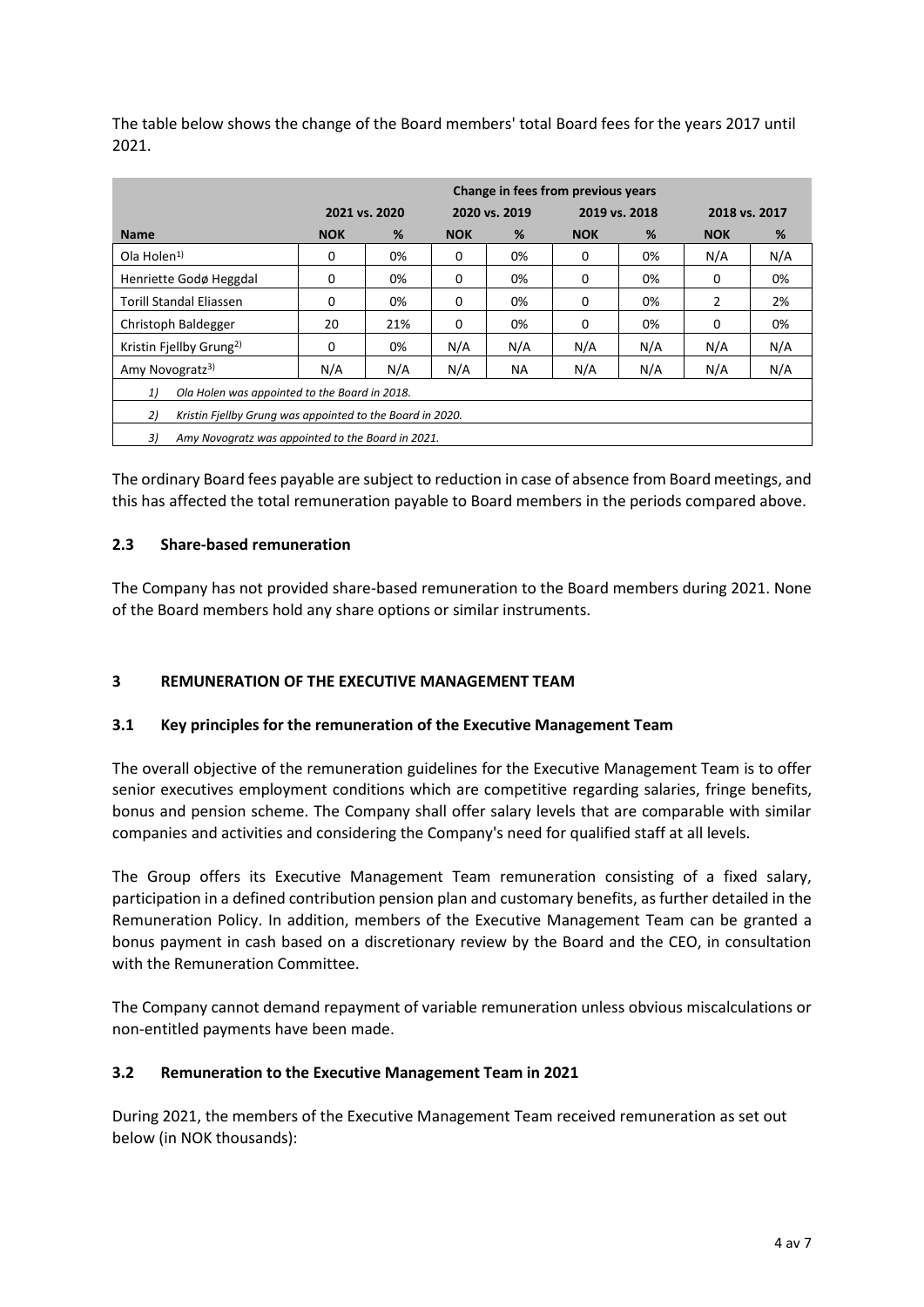|                    |             |                           |               |                          |                        |                           | Total            | <b>Proportion of</b><br>fixed and |
|--------------------|-------------|---------------------------|---------------|--------------------------|------------------------|---------------------------|------------------|-----------------------------------|
| <b>Name</b>        |             | <b>Fixed remuneration</b> |               | Variable<br>remuneration | Extraordinary<br>items | <b>Pension</b><br>expense | remune<br>ration | variable<br>remuneration          |
|                    | <b>Base</b> |                           | <b>Fringe</b> |                          |                        |                           |                  |                                   |
|                    | salary      | <b>Fees</b>               | benefits      |                          |                        |                           |                  |                                   |
| Roger Hofseth      | 0           | 0                         | 0             | 0                        | 0                      | 0                         | 0                | 100 % fixed                       |
| Jon Olav Ødegård   | 697         | 0                         | 18            | $\Omega$                 | 960                    | 35                        | 1,710            | 100 % fixed                       |
| Karl Inge Slotsvik | 1,133       | 0                         | 44            | 0                        | 0                      | 57                        | 1,234            | 100 % fixed                       |
| Dr. Bomi Framroze  | 2,773       | 0                         | 0             | $\Omega$                 | 15,209                 | 0                         | 17,982           | 100 % fixed                       |
| James Berger       | 0           | 0                         | 0             | 0                        | 1,633                  | 0                         | 1,633            | 100 % fixed                       |
| Angelika Florvaag  | 1,002       | 0                         | 18            | 0                        | 0                      | 51                        | 1,071            | 100 % fixed                       |

The fixed remuneration, the pension plan and the benefits offered allow Hofseth BioCare to offer its senior executives a competitive salary and remuneration package compared to similar companies.

Except that Jon Olav Ødegård also holds a consultancy agreement (through Ødegård Prosjekt AS) to act as CEO of HBC Berkåk AS. Other members of the Executive Management have not received remuneration from any Group company besides the Company.

# **3.3 Comparison of remuneration, Group performance and average remuneration of other employees**

The table below shows the change in total remuneration paid to the members of the Executive Management Team for the years 2017 until 2021, compared with the performance of the Group and the average remuneration of employees outside the Executive Management Team (on a full-time equivalent basis).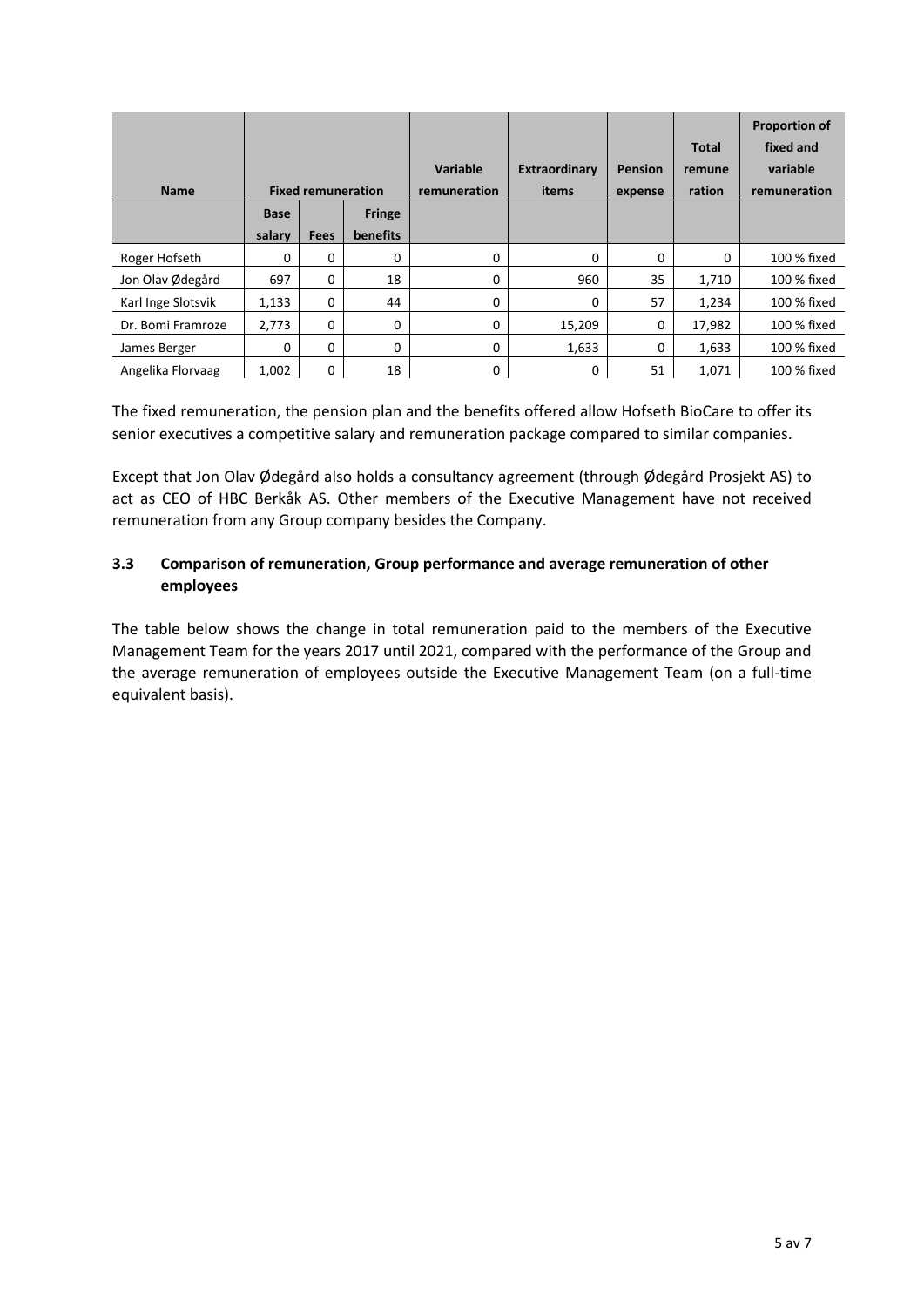| Change in total remuneration from previous years |                                                   |                                |            |          |            |                                    |               |           |  |  |
|--------------------------------------------------|---------------------------------------------------|--------------------------------|------------|----------|------------|------------------------------------|---------------|-----------|--|--|
|                                                  |                                                   | 2020 vs. 2019<br>2021 vs. 2020 |            |          |            | 2019 vs. 2018                      | 2018 vs. 2017 |           |  |  |
| <b>Name</b>                                      | <b>NOK</b>                                        | %                              | <b>NOK</b> | %        | <b>NOK</b> | %                                  | <b>NOK</b>    | %         |  |  |
| Roger Hofseth <sup>1)</sup>                      | 0                                                 | 0                              | 0          | 0        | $\Omega$   | 0                                  | 0             | 0         |  |  |
| Jon Olav Ødegård                                 | 9                                                 | 1                              | $-161$     | $-9$     | 229        | 14                                 | $-18$         | $-1$      |  |  |
| Karl Inge Slotsvik                               | 34                                                | 3                              | $-3$       | 0        | 17         | $\mathbf{1}$                       | 111           | 10        |  |  |
| Dr. Bomi Framroze                                | $-3,734$                                          | $-17$                          | 15,526     | 250      | 1,881      | 43                                 | 644           | 17        |  |  |
| James Berger <sup>2)</sup>                       | $-6,178$                                          | $-79$                          | 6,090      | 354      | N/A        | N/A                                | N/A           | N/A       |  |  |
| Angelika Florvaag                                | 259                                               | 32                             | 6          | 1        | $-1$       | 0                                  | 64            | 8         |  |  |
|                                                  |                                                   |                                |            |          |            | <b>Change in Group performance</b> |               |           |  |  |
|                                                  |                                                   |                                |            |          |            |                                    |               |           |  |  |
| Net loss for the                                 |                                                   |                                |            |          |            |                                    |               |           |  |  |
| period                                           | $-24,373$                                         | $-23.87$                       | $-12,873$  | $-14.43$ | $-4,442$   | $-5.24$                            | -68,294       | $-414.36$ |  |  |
|                                                  |                                                   |                                |            |          |            | Average remuneration of employees  |               |           |  |  |
| Average                                          |                                                   |                                |            |          |            |                                    |               |           |  |  |
| remuneration of                                  |                                                   |                                |            |          |            |                                    |               |           |  |  |
| employees                                        | 681                                               | 674                            | 674        | 676      | 676        | 635                                | 635           | 634       |  |  |
| 1)                                               | Roger Hofseth was appointed as CEO in August 2017 |                                |            |          |            |                                    |               |           |  |  |

#### **3.4 Share-based remuneration**

The Company has not provided share-based remuneration to the members of the Executive Management Team during 2021, neither has the members of the Executive Management Team received share-based remuneration from other Group companies. However, the Company has previously granted share options to Chief Commercial Officer James Berger (for further information, please refer to the Remuneration Policy).

As of 31 December 2021, the members of the Executive Management Team held share options in the Company as set out below:

|              | <b>Total share</b> | <b>Vested share</b>                                                       | <b>Strike</b>            | Grant   | Remaining        |                                                                                                                            |
|--------------|--------------------|---------------------------------------------------------------------------|--------------------------|---------|------------------|----------------------------------------------------------------------------------------------------------------------------|
| <b>Name</b>  | options            | options                                                                   | prices                   | date    | vesting dates    | <b>Expiry date</b>                                                                                                         |
| Roger        |                    |                                                                           |                          |         |                  |                                                                                                                            |
| Hofseth      |                    |                                                                           | $\overline{\phantom{a}}$ |         |                  |                                                                                                                            |
| Jon Olav     |                    |                                                                           |                          |         |                  |                                                                                                                            |
| Ødegård      |                    |                                                                           | ٠                        |         |                  |                                                                                                                            |
| Karl Inge    |                    |                                                                           |                          |         |                  |                                                                                                                            |
| Slotsvik     |                    |                                                                           |                          |         |                  |                                                                                                                            |
| Dr. Bomi     |                    |                                                                           |                          |         |                  |                                                                                                                            |
| Framroze     |                    |                                                                           |                          |         |                  |                                                                                                                            |
|              |                    |                                                                           | <b>NOK</b>               | October |                  | 1 month after vesting date, or upon                                                                                        |
| James Berger | 5 3 5 1            | 5 3 5 1                                                                   | 0.01                     | 2019    | N/A <sup>1</sup> | termination of consultancy agreement                                                                                       |
| Angelika     |                    |                                                                           |                          |         |                  |                                                                                                                            |
| Florvaag     |                    |                                                                           |                          |         |                  |                                                                                                                            |
| 1)           |                    |                                                                           |                          |         |                  | Vesting of the share options is not linked to specific vesting dates but linked to the share price of the Company's shares |
|              |                    | reaching and maintaining certain levels over a period of 45 trading days. |                          |         |                  |                                                                                                                            |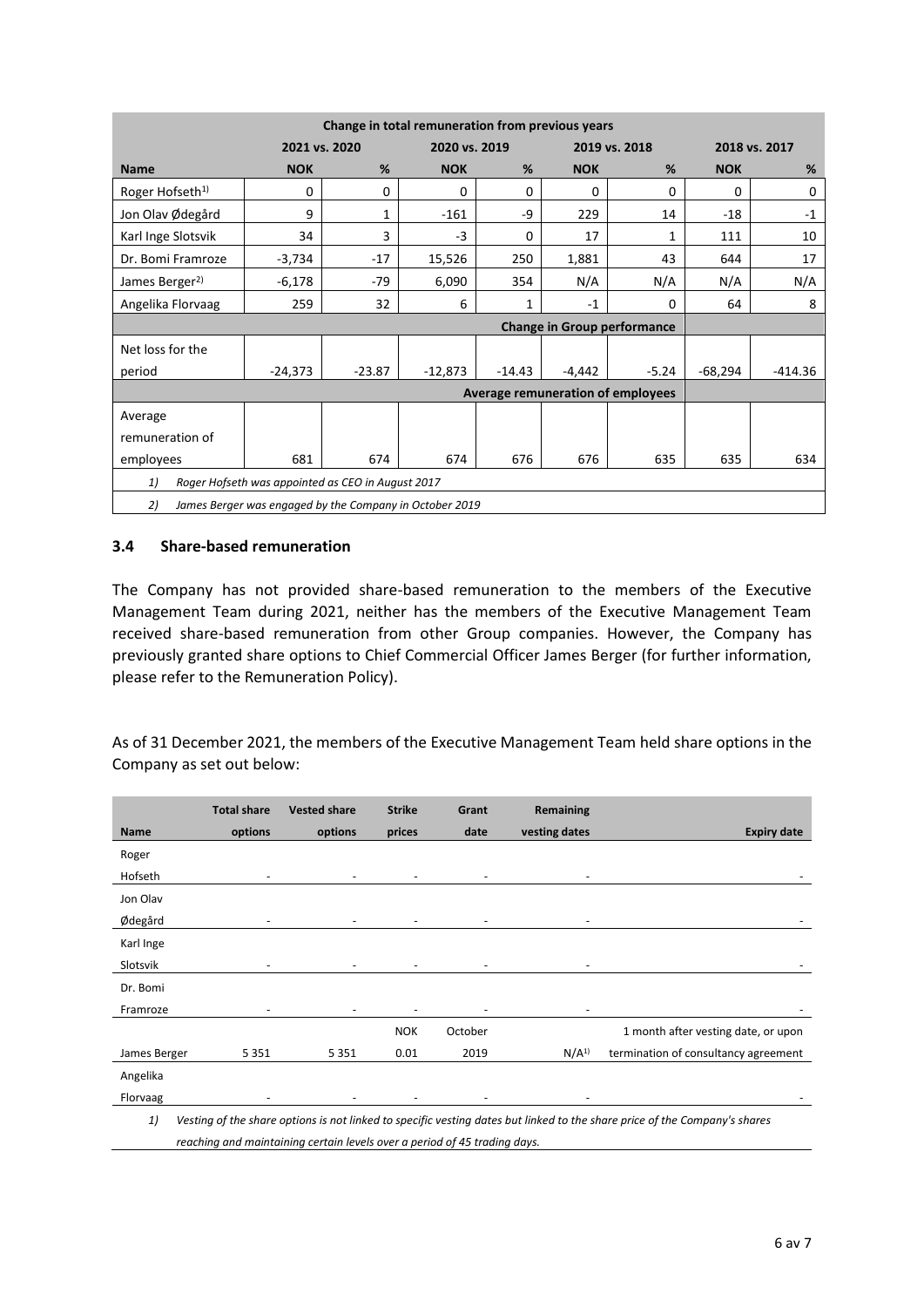# **4 DEROGATIONS AND DEVIATIONS FROM THE REMUNERATION POLICY AND THE PROCEDURE FOR IMPLEMENTATION OF THE REMUNERATION POLICY**

The Company has not deviated from the guidelines set out in the Remuneration Policy in connection with remuneration granted in 2021.

## **5 CONSIDERATION AT THE ANNUAL GENERAL MEETING**

This Report will be presented to the Company's annual general meeting, to be held on 29 April 2022, and will be subject to an advisory vote at such general meeting.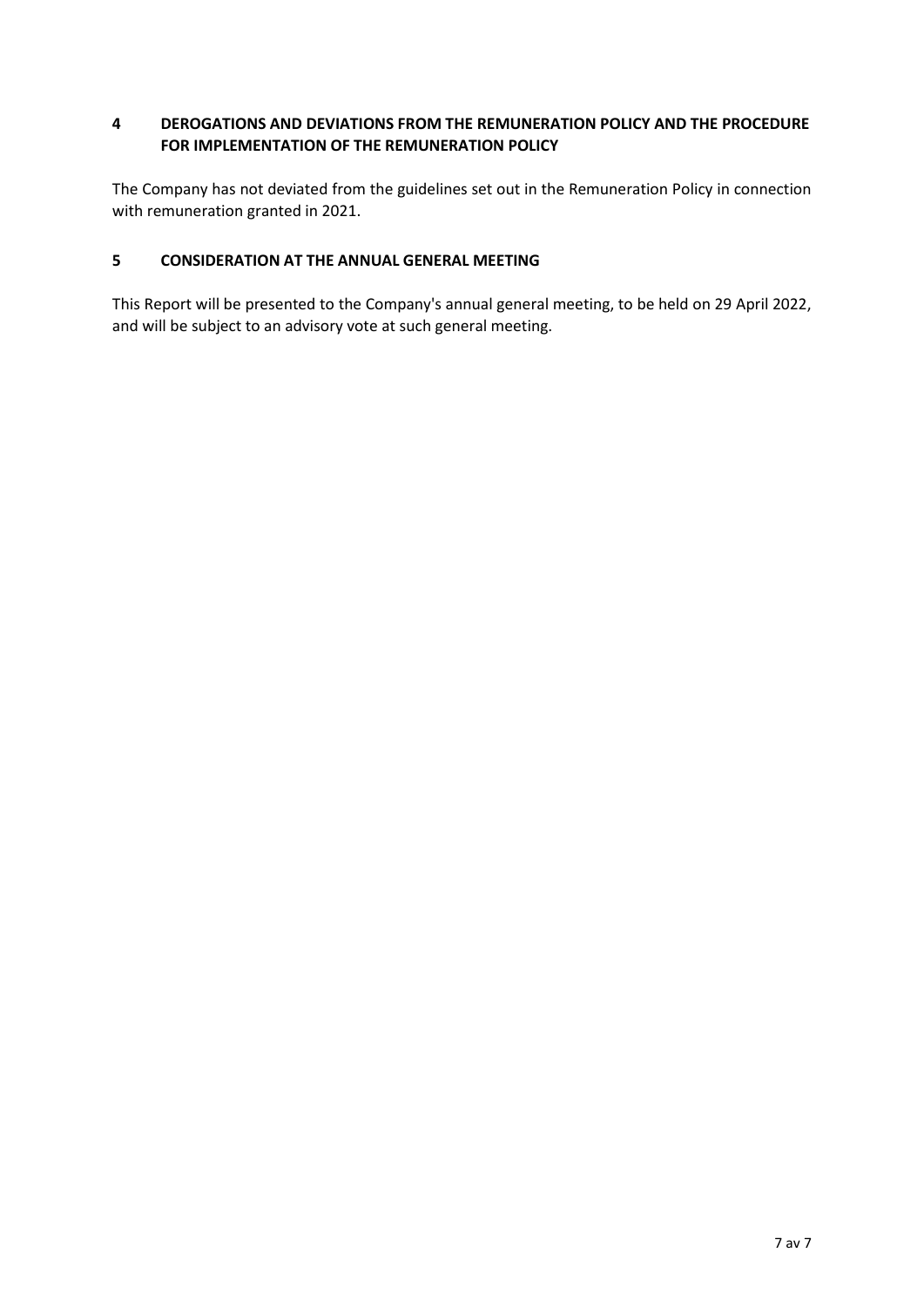

Statsautoriserte revisorer Ernst & Young AS

Thormøhlens gate 53 D, 5006 Bergen Postboks 6163, 5892 Bergen

Foretaksregisteret: NO 976 389 387 MVA Tlf: +47 24 00 24 00

www.ey.no Medlemmer av Den norske Revisorforening

#### INDEPENDENT AUDITOR'S ASSURANCE REPORT ON REMUNERATION REPORT

To the General Meeting of Hofseth Biocare ASA

#### Opinion

We have performed an assurance engagement to obtain reasonable assurance that Hofseth Biocare ASA's report on salary and other remuneration to directors (the remuneration report) for the financial year ended 31 December 2021 has been prepared in accordance with section 6-16 b of the Norwegian Public Limited Liability Companies Act and the accompanying regulation.

In our opinion, the remuneration report has been prepared, in all material respects, in accordance with section 6-16 b of the Norwegian Public Limited Liability Companies Act and the accompanying regulation.

#### Board of directors' responsibilities

The board of directors is responsible for the preparation of the remuneration report and that it contains the information required in section 6-16 b of the Norwegian Public Limited Liability Companies Act and the accompanying regulation and for such internal control as the board of directors determines is necessary for the preparation of a remuneration report that is free from material misstatements, whether due to fraud or error.

#### Our independence and quality control

We are independent of the company in accordance with the requirements of the relevant laws and regulations in Norway and the International Ethics Standards Board for Accountants' International Code of Ethics for Professional Accountants (including International Independence Standards) (IESBA Code), and we have fulfilled our other ethical responsibilities in accordance with these requirements. Our firm applies International Standard on Quality Control 1 (ISQC 1) and accordingly maintains a comprehensive system of quality control including documented policies and procedures regarding compliance with ethical requirements, professional standards and applicable legal and regulatory requirements.

#### Auditor's responsibilities

Our responsibility is to express an opinion on whether the remuneration report contains the information required in section 6-16 b of the Norwegian Public Limited Liability Companies Act and the accompanying regulation and that the information in the remuneration report is free from material misstatements. We conducted our work in accordance with the International Standard for Assurance Engagements (ISAE) 3000 – "Assurance engagements other than audits or reviews of historical financial information".

We obtained an understanding of the remuneration policy approved by the general meeting. Our procedures included obtaining an understanding of the internal control relevant to the preparation of the remuneration report in order to design procedures that are appropriate in the circumstances, but not for the purpose of expressing an opinion on the effectiveness of the company's internal control. Further we performed procedures to ensure completeness and accuracy of the information provided in the remuneration report, including whether it contains the information required by the law and accompanying regulation. We believe that the evidence we have obtained is sufficient and appropriate to provide a basis for our opinion.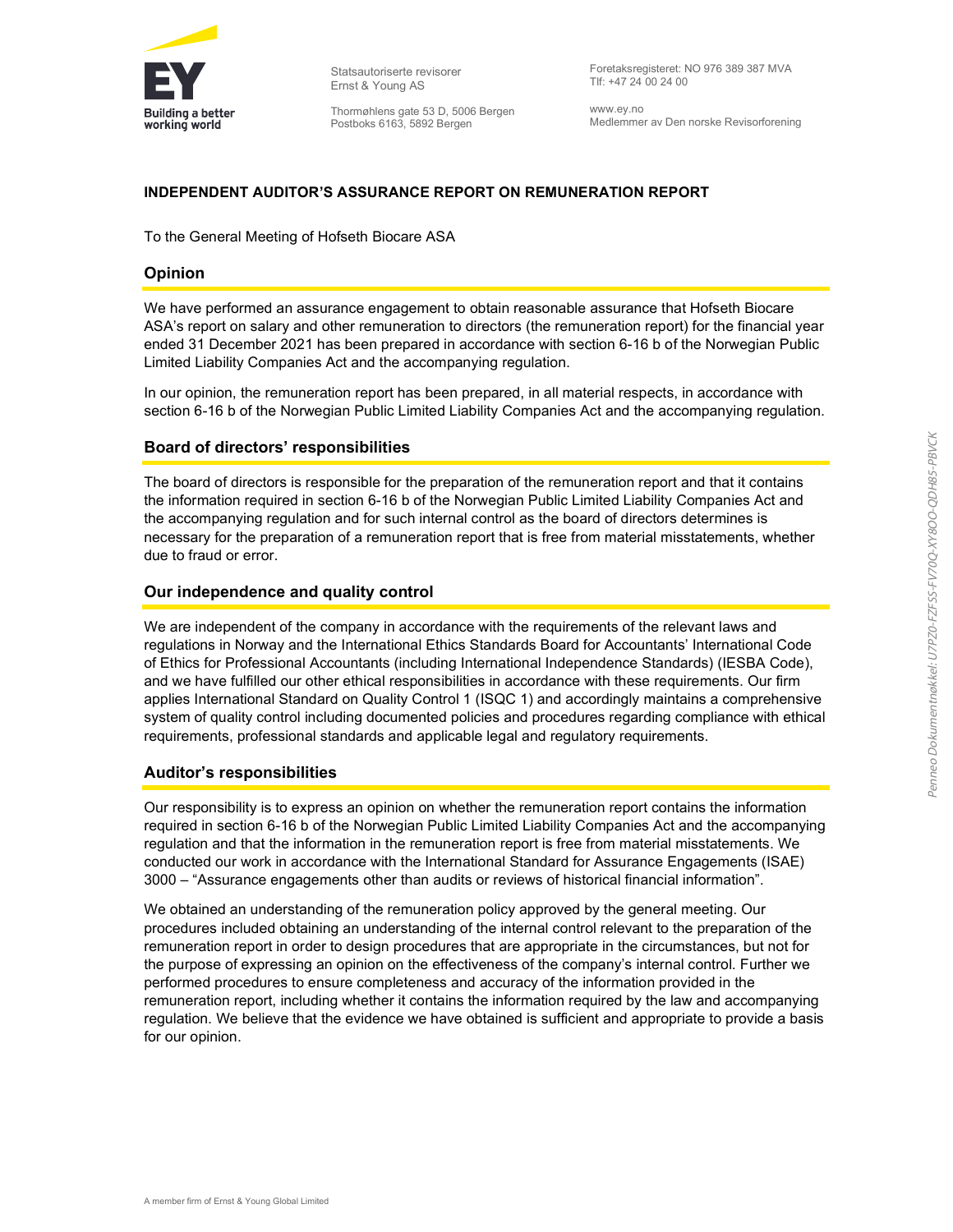

Bergen, 08 April 2022 ERNST & YOUNG AS

The auditor's assurance report is signed electronically

Jørn Knutsen State Authorised Public Accountant (Norway)